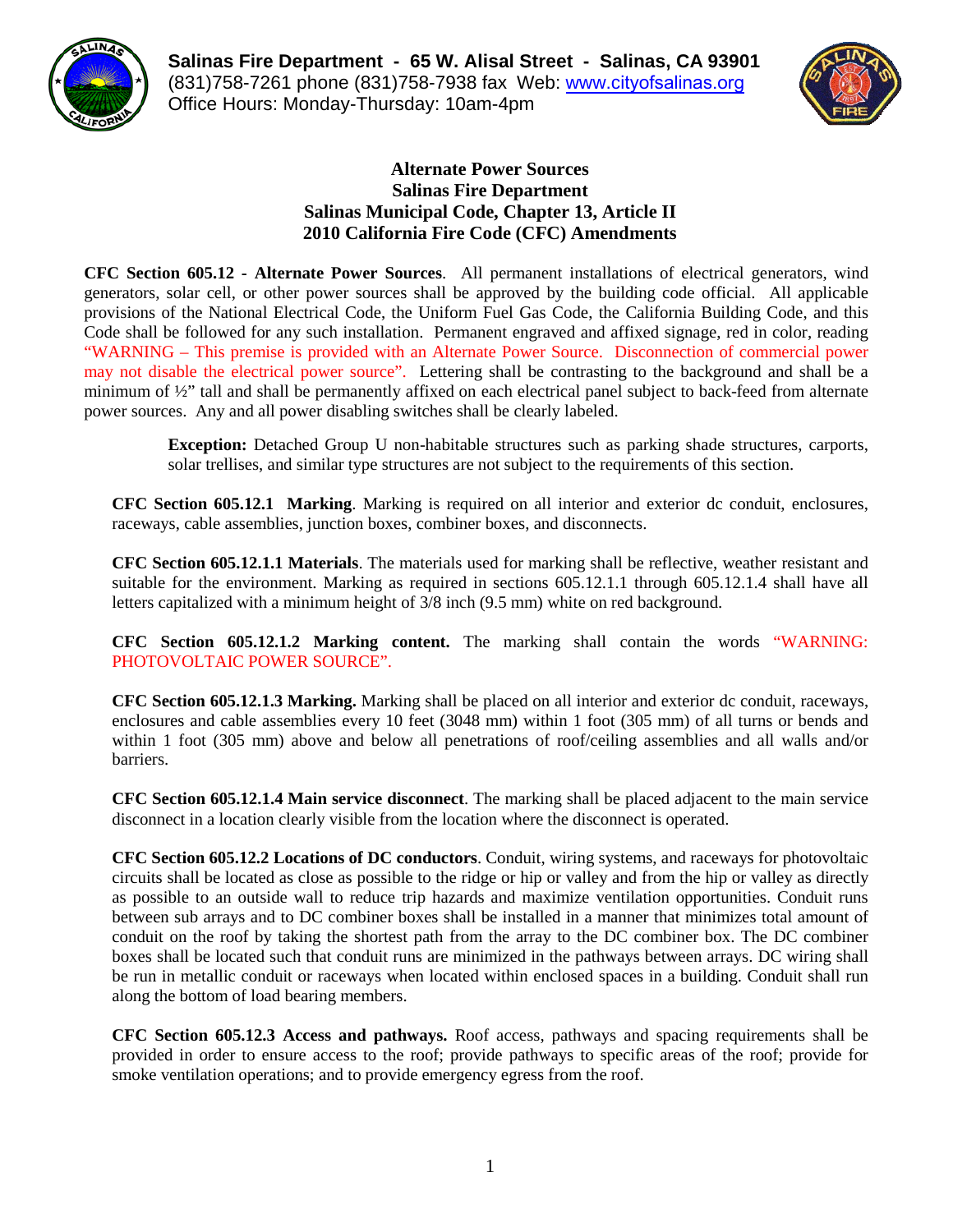## **Exceptions:**

- 1. Requirements relating to ridge, hip, and valleys do not apply to roofs slopes of two units vertical in twelve units horizontal (2:12) or less.
- 2. Residential structures shall be designed so that each array is no greater than 150 feet (45 720 mm) by 150 feet (45 720 mm) in either axis.
- 3. The fire chief may allow panels/modules to be located up to the ridge when an alternative ventilation method acceptable to the fire chief has been provided or where the fire chief has determined vertical ventilation techniques will not be employed.

**CFC Section 605.12.3.1 Roof access points**. Roof access points shall be defined as an area that does not place ground ladders over openings such as windows or doors, and are located at strong points of building construction in locations where the access point does not conflict with overhead obstructions such as tree limbs, wires, or signs.

**CFC Section 605.12.3.2 Residential systems for one- and two-family residential dwellings.** Access shall be provided in accordance with Sections 605.12.3.2.1 through 605.12.3.2.4.

**CFC Section 605.12.3.2.1 Residential buildings with hip roof layouts.** Panels /modules shall be located in a manner that provides a 3 foot (914 mm) wide clear access pathway from the eave to the ridge on each roof slope where panels/modules are located. The access pathway shall be located at a structurally strong location on the building capable of supporting the live load of fire fighters accessing the roof.

**CFC Section 605.12.3.2.2 Residential buildings with a single ridge.** Panels/modules shall be located in a manner that provides two 3 foot (914 mm) wide access pathways from the eave to the ridge on each roof slope where panels/modules are located.

**CFC Section 605.12.3.2.3 Hips and Valleys:** Panels/modules shall be located no closer than 18 inches (457 mm) to a hip or a valley if panels/modules are to be placed on both sides of a hip or valley. If the panels are to be located on only one side of a hip or valley that is of equal length then the panels shall be permitted to be placed directly adjacent to the hip or valley.

**CFC Section 605.12.3.2.4 Smoke Ventilation**. Panels/modules shall be located no higher than 3 feet (914 mm) below the ridge in order to allow for fire department smoke ventilation operations.

**CFC Section 605.12.3.3 All other occupancies**. Access shall be provided in accordance with Sections 605.12.3.3.1 through 605.12.3.3.3.

> **Exception:** Where it is determined by the fire code official that the roof configuration is similar to a one- or two-family dwelling, the fire code official may approve the residential access and ventilation requirements provided in 605.12.3.2.1 through 605.12.3.2.4.

**CFC Section 605.12.3.3.1 Access**. There shall be a minimum 6 foot (1829 mm) wide clear perimeter around the edges of the roof.

> **Exception:** If either axis of the building is 250 feet (76 200 mm) or less, there shall be a minimum 4 foot (1290 mm) wide clear perimeter around the edges of the roof.

**CFC Section 605.12.3.3.2 Pathways**. The solar installation shall be designed to provide designated pathways. The pathways shall meet the following requirements:

- 1. The pathway shall be over areas capable of supporting the live load of fire fighters accessing the roof.
- 2. The center line axis pathways shall be provided in both axis of the roof. Center line axis pathways shall run where the roof structure is capable of supporting the live load of firefighters accessing the roof.
- 3. Shall be straight line not less than 4 feet (1290 mm) clear to skylights and/or ventilation hatches.
- 4. Shall be straight line not less than 4 feet (1290 mm) clear to roof standpipes.